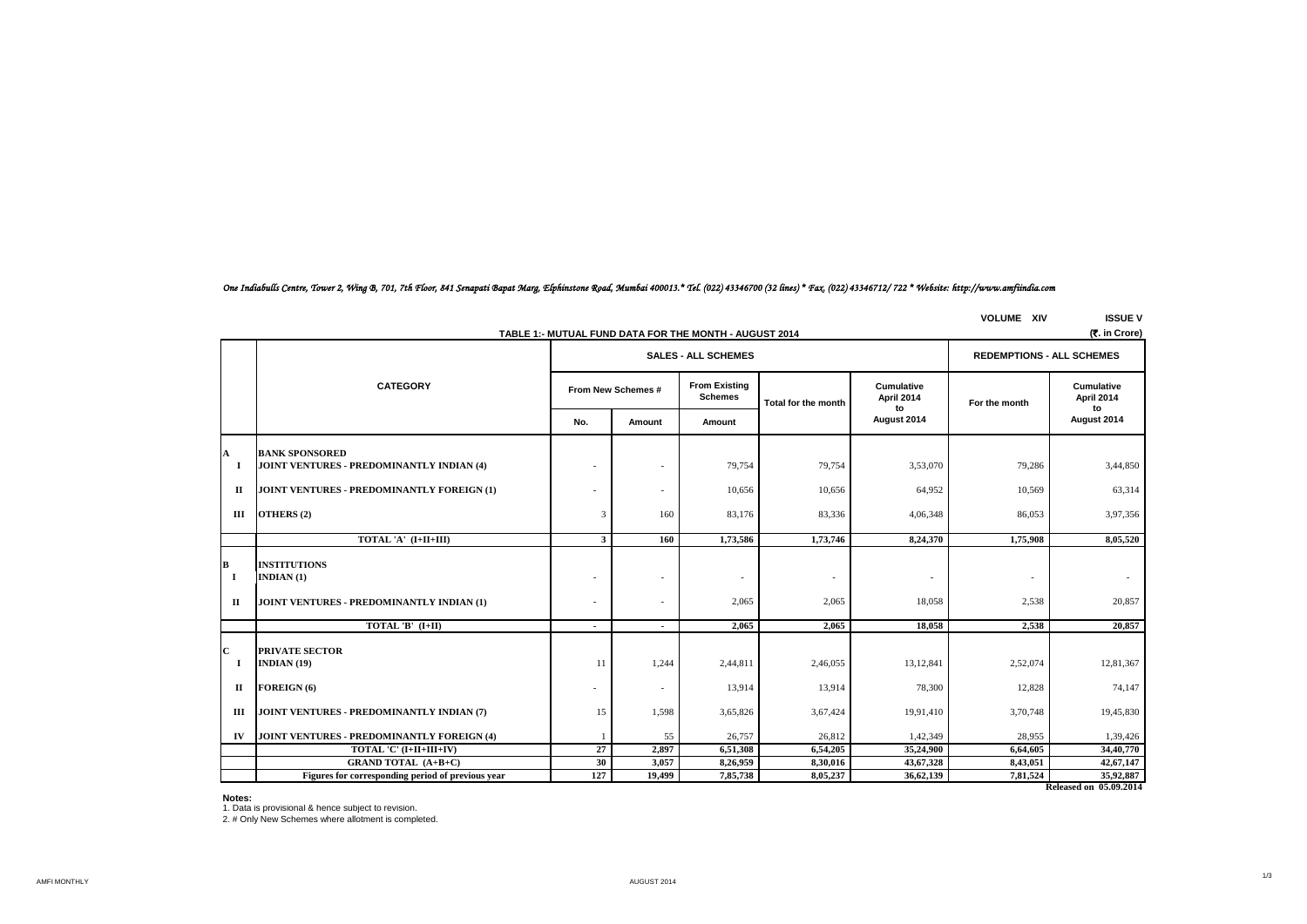| .<br><b>INLIV OUTILIVILY LAUNUILL</b><br><b>INLLYIMLINI COMI LLILDI</b> |                      |          |                      |                  |                      |                      |                      |              |  |
|-------------------------------------------------------------------------|----------------------|----------|----------------------|------------------|----------------------|----------------------|----------------------|--------------|--|
|                                                                         |                      | Open End |                      | <b>Close End</b> |                      | <b>Interval Fund</b> |                      | <b>TOTAL</b> |  |
|                                                                         | <b>No.of Schemes</b> | Amount   | <b>No.of Schemes</b> | Amount           | <b>No.of Schemes</b> | Amount               | <b>No.of Schemes</b> | Amount       |  |
| <b>INCOME</b>                                                           |                      |          | 22                   | 1,777            |                      |                      | 22                   | 1,777        |  |
| <b>IINFRASTRUCTURE DEBT FUND</b>                                        |                      |          |                      |                  |                      |                      |                      |              |  |
| <b>IEQUITY</b>                                                          |                      | 532      |                      | 697              |                      |                      |                      | 1,229        |  |
| <b>BALANCED</b>                                                         |                      |          |                      |                  |                      |                      |                      |              |  |
| <b>ILIQUID/MONEY MARKET</b>                                             |                      |          |                      |                  |                      |                      |                      |              |  |
| <b>GILT</b>                                                             |                      |          |                      |                  |                      |                      |                      |              |  |
| <b>ELSS - EQUITY</b>                                                    |                      |          |                      |                  |                      |                      |                      |              |  |
| <b>GOLD ETF</b>                                                         |                      |          |                      |                  |                      |                      |                      |              |  |
| <b>IOTHER ETFS</b>                                                      |                      |          |                      |                  |                      |                      |                      |              |  |
| <b>IFUND OF FUNDS INVESTING</b>                                         |                      | 51       |                      |                  |                      |                      |                      | 51           |  |
| <b>OVERSEAS</b>                                                         |                      |          |                      |                  |                      |                      |                      |              |  |
| <b>TOTAL</b>                                                            |                      | 583      | 25                   | 2,474            |                      |                      | 30                   | 3,057        |  |

#### **TABLE 2:- SALES DURING THE MONTH OF AUGUST 2014 - TYPE AND CATEGORY WISE 2.1 \*NEW SCHEMES LAUNCHED (ALLOTMENT COMPLETED)**

# **\*NEW SCHEMES LAUNCHED :**

| <b>OPEN END EQUITY:</b>         | Axis Enhanced Arbritage Fund, DWS Arbitrage Fund, L&T Business Cycles Fund and Reliance Japan Equity Fund                                                                                                                                                                                                                                                                                                                                                                                                                                                                                                                                                                                                                                                                                                                                                                                                                             |
|---------------------------------|---------------------------------------------------------------------------------------------------------------------------------------------------------------------------------------------------------------------------------------------------------------------------------------------------------------------------------------------------------------------------------------------------------------------------------------------------------------------------------------------------------------------------------------------------------------------------------------------------------------------------------------------------------------------------------------------------------------------------------------------------------------------------------------------------------------------------------------------------------------------------------------------------------------------------------------|
| <b>IOPEN END FOF OVERSEAS :</b> | <b>DSP BlackRock Global Allocation Fund</b>                                                                                                                                                                                                                                                                                                                                                                                                                                                                                                                                                                                                                                                                                                                                                                                                                                                                                           |
| <b>ICLOSE END INCOME:</b>       | Axis Fixed Term Plan - Series 69 (3 Years), Birla Sun Life Fixed Term Plan - Series LU (1104 days) and BSL Capital Protection Oriented Fund - Series 22, DWS Fixed Maturity<br>Plan Series - 75, DWS Hybrid FTF Series 27, HDFC FMP 1113D August 2014 (1) - Series 32, 1116D July 2014 (1) - Series 31 and 1123D July 2014 (1) - Series 31, ICICI<br>Prudential Capital Protection Oriented Fund - Series VI - 1100 Days Plan E and F, ICICI Prudential Fixed Maturity Plan Corporate Bond - Series B - 1100 Days, ICICI Prudential<br>Fixed Maturity Plan Series 75 - 1352 Days Plan E and 1100 Days Plan F, JPMorgan India Fixed Maturity Plan - Series 40, Reliance Dual Advantage Fixed Tenure Fund VI -<br>Plan A and Plan B, Reliance Fixed Horizon Fund - XXVI - Series 35 and XXVII - Series 3, Sundaram Fixed Term Plan GJ, UTI Fixed Term Income Fund Series XIX - XIX (1101<br>Days), XV (1101 Days) and XVIII (1105 Days) |
| <b>ICLOSE END EQUITY :</b>      | Birla Sun Life Emerging Leaders Fund - Series 4, ICICI Prudential Growth Fund - Series 2 and Reliance Capital Builder Fund - Series A                                                                                                                                                                                                                                                                                                                                                                                                                                                                                                                                                                                                                                                                                                                                                                                                 |

#### **2.2 EXISTING SCHEMES**

|                                                    |                      | Open End |                      | <b>Close End</b><br><b>Interval Fund</b> |                      | <b>TOTAL</b> |                      |          |
|----------------------------------------------------|----------------------|----------|----------------------|------------------------------------------|----------------------|--------------|----------------------|----------|
|                                                    | <b>No.of Schemes</b> | Amount   | <b>No.of Schemes</b> | Amount                                   | <b>No.of Schemes</b> | Amount       | <b>No.of Schemes</b> | Amount   |
| <b>INCOME</b>                                      | 267                  | 25,302   | 873                  | 164<br>$\Lambda$                         | 78                   | 255          | 1218                 | 25,721   |
| <b>IINFRASTRUCTURE DEBT FUND</b>                   |                      |          |                      |                                          |                      |              |                      |          |
| <b>IEQUITY</b>                                     | 291                  | 8,598    | 33                   |                                          |                      |              | 324                  | 8,598    |
| <b>BALANCED</b>                                    | 25                   | 700      |                      |                                          |                      |              | 26                   | 700      |
| <b>LIQUID/MONEY MARKET</b>                         | 53                   | 7,90,774 |                      | -                                        |                      |              | 53                   | 7,90,774 |
| <b>IGILT</b>                                       | 46                   | 259      |                      | -                                        |                      |              | 46                   | 259      |
| <b>IELSS - EQUITY</b>                              | 38                   | 513      | 14                   |                                          |                      |              | 52                   | 513      |
| <b>IGOLD ETF</b>                                   | 14                   |          |                      | -                                        |                      |              | 14                   |          |
| <b>OTHER ETFS</b>                                  | 28                   | 356      |                      | -                                        |                      |              | 28                   | 356      |
| <b>IFUND OF FUNDS INVESTING</b><br><b>OVERSEAS</b> | 30                   | 33       |                      | -                                        |                      |              | 30 <sup>1</sup>      | 33       |
| <b>TOTAL</b>                                       | 7921                 | 8,26,540 | 925                  | 164                                      | 78                   | 255          | 1795                 | 8,26,959 |

# **Notes:**

1. The change in number of existing schemes is because of the maturity and reclassification of some of the existing schemes.

2. ^ Amount mobilised by new plans launched under existing scheme.

|                                 |               | Open End | <b>Close End</b>     |        | <b>Interval Fund</b> |        | <b>TOTAL</b>         |          |
|---------------------------------|---------------|----------|----------------------|--------|----------------------|--------|----------------------|----------|
|                                 | No.of Schemes | Amount   | <b>No.of Schemes</b> | Amount | <b>No.of Schemes</b> | Amount | <b>No.of Schemes</b> | Amount   |
| <b>INCOME</b>                   | 267           | 25,302   | 895                  | 1,941  | 78                   | 255    | 1,240                | 27,498   |
| <b>INFRASTRUCTURE DEBT FUND</b> |               |          |                      |        |                      |        |                      |          |
| <b>IEQUITY</b>                  | 295           | 9,130    | 36                   | 697    |                      |        | 331                  | 9,827    |
| <b>BALANCED</b>                 | 25            | 700      |                      |        | -                    | ۰      | 26                   | 700      |
| <b>LIQUID/MONEY MARKET</b>      | 53            | 7,90,774 |                      |        |                      |        | 53                   | 7,90,774 |
| <b>IGILT</b>                    | 46            | 259      |                      |        |                      |        | 46                   | 259      |
| <b>IELSS - EQUITY</b>           | 38            | 513      | 14                   |        | -                    |        | 52                   | 513      |
| <b>IGOLD ETF</b>                | 14            |          |                      |        |                      |        | 14                   |          |
| <b>OTHER ETFS</b>               | 28            | 356      |                      |        | -                    |        | 28                   | 356      |
| <b>IFUND OF FUNDS INVESTING</b> | 31            | 84       |                      |        |                      | -      | 31                   | 84       |
| <b>IOVERSEAS</b>                |               |          |                      |        |                      |        |                      |          |
| <b>TOTAL</b>                    | 797           | 8,27,123 | 950                  | 2,638  | 78                   | 255    | 1825                 | 8,30,016 |